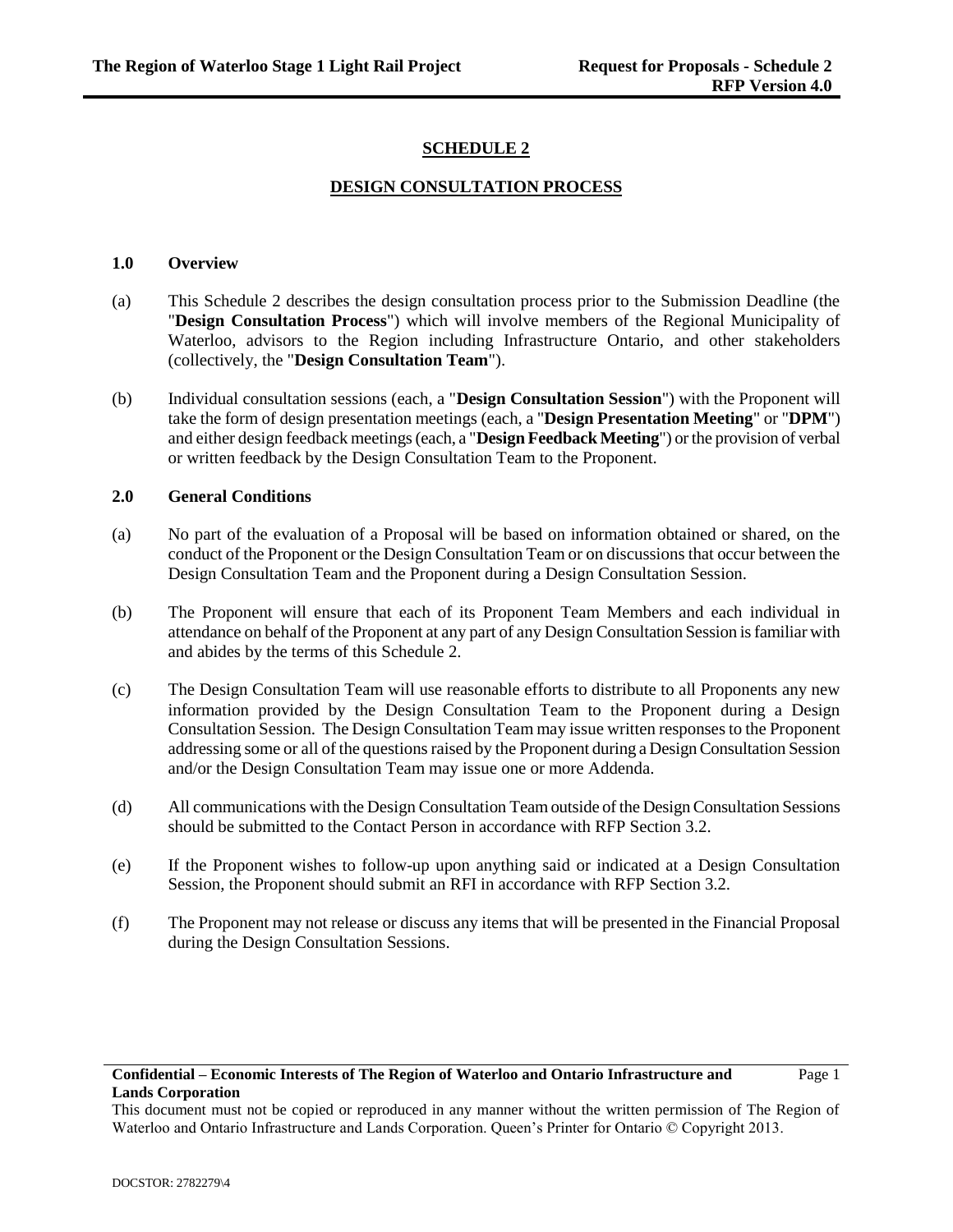Page 2

### **3.0 Design Consultation Process**

- (a) The Design Consultation Process includes the following Commercially Confidential Meetings and communications on design matters (held pursuant to RFP Section 3.4.2(1)(b)):
	- (i) Design Presentation Meetings;
	- (ii) Design Feedback Meetings or the provision of verbal or written feedback by the Design Consultation Team to the Proponent;
	- (iii) Ad Hoc Meetings; and
	- (iv) Topic Meetings.

### **4.0 Purpose of Design Presentation Meetings**

- (a) The Design Presentation Meetings will be chaired by the Proponent and are intended:
	- (i) to allow the Proponent to present its design proposal in its development stage, to demonstrate an understanding and responsiveness to the design criteria, as well as to demonstrate compliance with the design performance requirements included in the Output Specifications;
	- (ii) to assist the Design Consultation Team in understanding the underlying issues and rationale behind matters raised by the Proponent with respect to the development of its design proposal;
	- (iii) to allow the Proponent to raise questions related to topics addressed in the Output Specifications which are pertinent to the development of its specific design submission as part of its Proposal;
	- (iv) to allow the Proponent to identify and seek resolution on competing objectives of the Output Specifications which are pertinent to the development of its specific design submission as part of its Proposal; and
	- (v) to allow the Proponent to request feedback on its design ideas and concepts with respect to developing its specific design submission as part of its Proposal.
- (b) The Design Presentation Meetings described below are intended to take place during a set period of time, as further set out in Section 7.0 of this Schedule 2. The Proponent will be randomly assigned dates within the period selected in the Timetable for the Design Presentation Meetings.
- (c) The proposed agenda for each Design Presentation Meeting, as well as the expected submittals to facilitate each of the Design Presentation Meetings, are summarized in Sections 10.0, 12.0 and 14.0

### **Confidential – Economic Interests of The Region of Waterloo and Ontario Infrastructure and Lands Corporation**

This document must not be copied or reproduced in any manner without the written permission of The Region of Waterloo and Ontario Infrastructure and Lands Corporation. Queen's Printer for Ontario © Copyright 2013.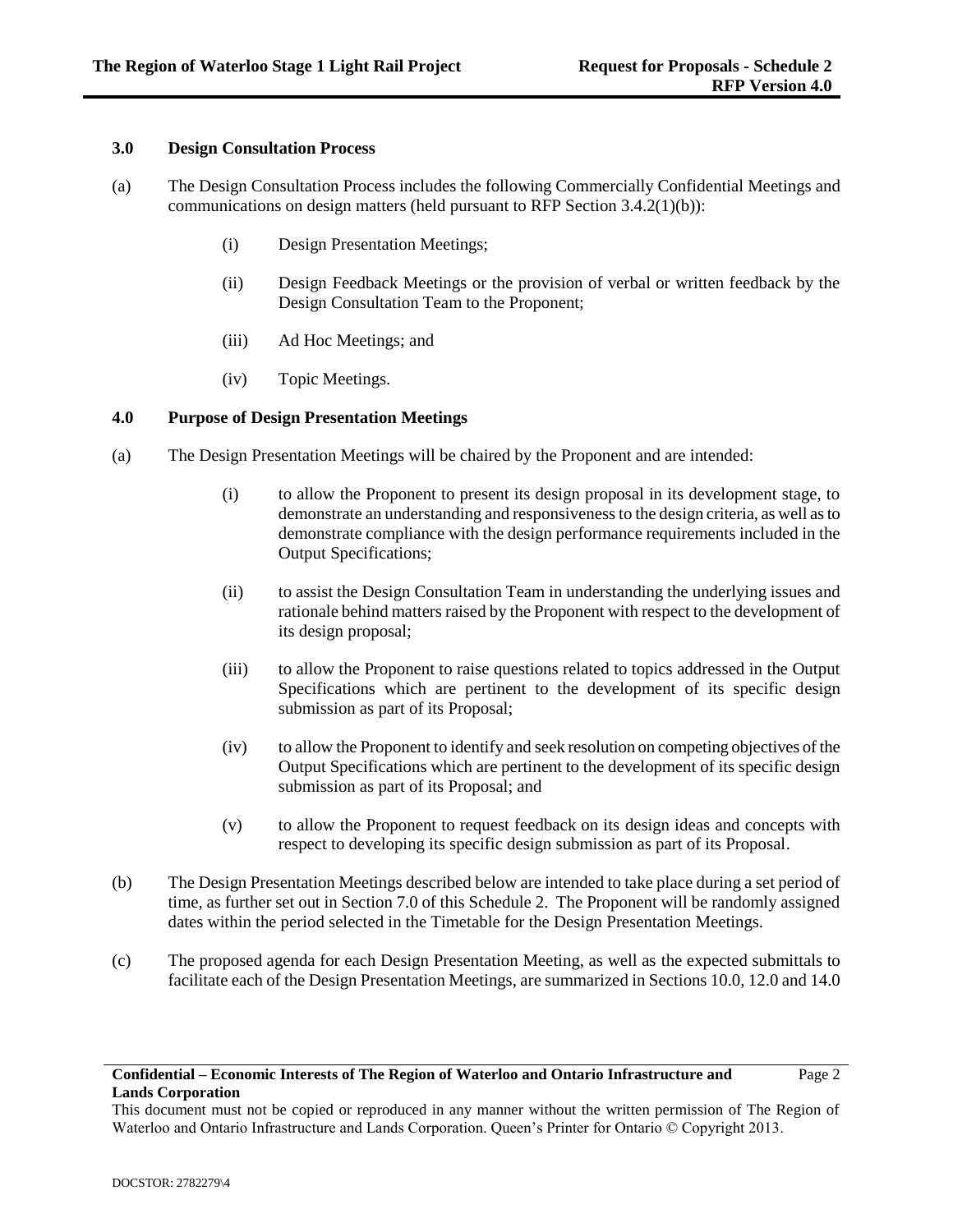of this Schedule 2 and provided in detail in Exhibit A – Scope and Content for DPM and Proposal. The Proponent must provide a final draft agenda indicating the time frames for each part of the DPM to the Contact Person at least four (4) Business Days prior to the first scheduled date for each Design Presentation Meeting. Following receipt of the final draft agenda, the Design Consultation Team will distribute a final approved agenda to the Proponent two (2) Business Days prior to such Proponent's Design Presentation Meeting.

### **5.0 Purpose of Design Feedback Meeting**

- (a) The Design Feedback Meeting will be chaired by the Design Consultation Team and is intended to facilitate communication between the Proponent and the Design Consultation Team regarding matters related to the RFP and, specifically, issues arising from the Design Presentation Meetings. The Design Feedback Meeting is meant as an opportunity:
	- (i) for the Design Consultation Team to provide verbal and written feedback on materials submitted by the Proponent in the Design Presentation Meeting and, in particular, the compliance of the design response presented in the developing design proposal with respect to the overall design performance requirements included in the Output Specifications;
	- (ii) for the Proponent to request and receive clarification on issues related to the Output Specifications that are unclear to the Proponent; and
	- (iii) for the Design Consultation Team to provide verbal and/or written feedback on matters raised by the Proponent in the Design Presentation Meeting related to topics which are pertinent to the development of the Proponent's design submission as part of its Proposal.
- (b) The Design Feedback Meeting described below is intended to take place during a set period of time as further set out in Section 7.0 of this Schedule 2. The Proponent will be randomly assigned a date within the period selected in the Timetable for the Design Feedback Meeting.
- (c) The Proponent may provide a list of any requested agenda items to the Contact Person at least five (5) Business Days prior to the scheduled date for each Design Feedback Meeting. Following receipt of the Proponent's list of requested agenda items, the Design Consultation Team will develop a final approved agenda, which will be distributed to the Proponent two (2) Business Days prior to such Proponent's Design Feedback Meeting.
- (d) The Design Feedback Meeting may be cancelled at the sole discretion of the Design Consultation Team if it is deemed that feedback can be provided in a written format. The Design Consultation Team will provide written notice to the Proponent at least five (5) Business Days prior to the scheduled date for the Design Feedback Meeting if the meeting is to be cancelled.

#### **Confidential – Economic Interests of The Region of Waterloo and Ontario Infrastructure and Lands Corporation**

This document must not be copied or reproduced in any manner without the written permission of The Region of Waterloo and Ontario Infrastructure and Lands Corporation. Queen's Printer for Ontario © Copyright 2013.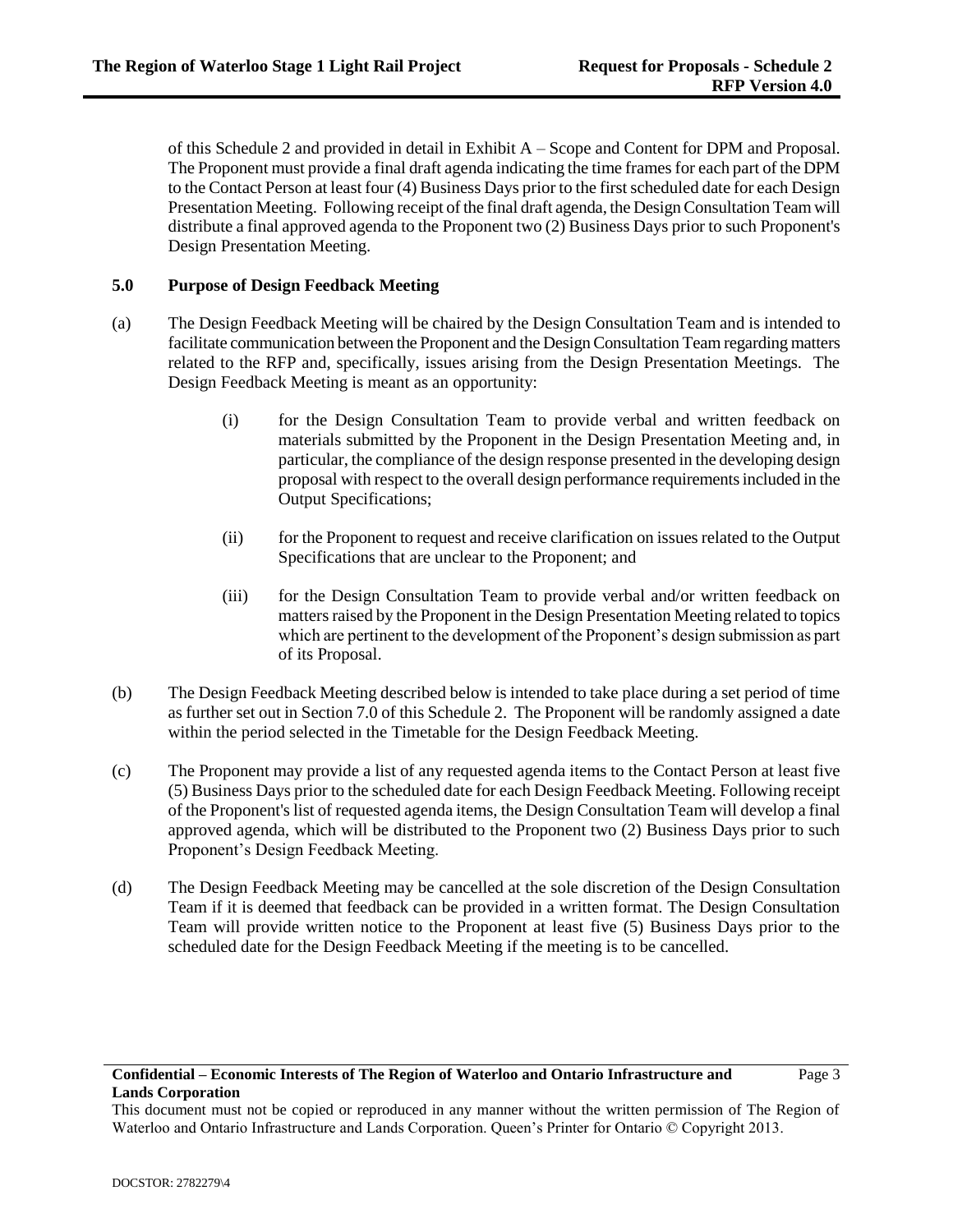# **6.0 General Issues Related to Design Consultation Sessions**

- (a) The Design Consultation Sessions will be conducted in accordance with the provisions of this Schedule 2.
- (b) For the benefit of continuity, it will generally be expected that the participants in Design Presentation Meeting #1 will be the same participants in all subsequent Design Consultation Sessions, except where the presentation session focuses on disciplines or subject matters not previously included as an agenda item or matter discussed in a prior design consultation meeting.

### **7.0 Scheduling of Design Consultation Sessions**

(a) The sequence and anticipated topics that will be addressed at each Design Consultation Session are set out in the table below:

| <b>Design Consultation Session</b> | <b>Duration</b> | <b>Topics</b>                                                                                                                                                                                                                                                                                                                                                                                                                                                                                                                                                                                  |
|------------------------------------|-----------------|------------------------------------------------------------------------------------------------------------------------------------------------------------------------------------------------------------------------------------------------------------------------------------------------------------------------------------------------------------------------------------------------------------------------------------------------------------------------------------------------------------------------------------------------------------------------------------------------|
| Design Presentation Meeting #1     | Up to 5 hours   | Proposal Items B1 through B6                                                                                                                                                                                                                                                                                                                                                                                                                                                                                                                                                                   |
|                                    |                 | DPM #1 - Project Co shall present its<br>management and technical organization and the<br>Project Management Plan. Project Co shall<br>provide a general overview of the technical<br>aspects with a focus on only issues which need<br>resolution in order Project Co to develop its<br>solutions. No technical breakout sessions are<br>anticipated in DPM #1. Innovations, if<br>presented, shall be presented in a separate<br>session and shall be identified in Project Co's<br>draft agenda. Up to one hour, after the<br>conclusion of DPM#1, may be allocated to<br>innovation items. |

This document must not be copied or reproduced in any manner without the written permission of The Region of Waterloo and Ontario Infrastructure and Lands Corporation. Queen's Printer for Ontario © Copyright 2013.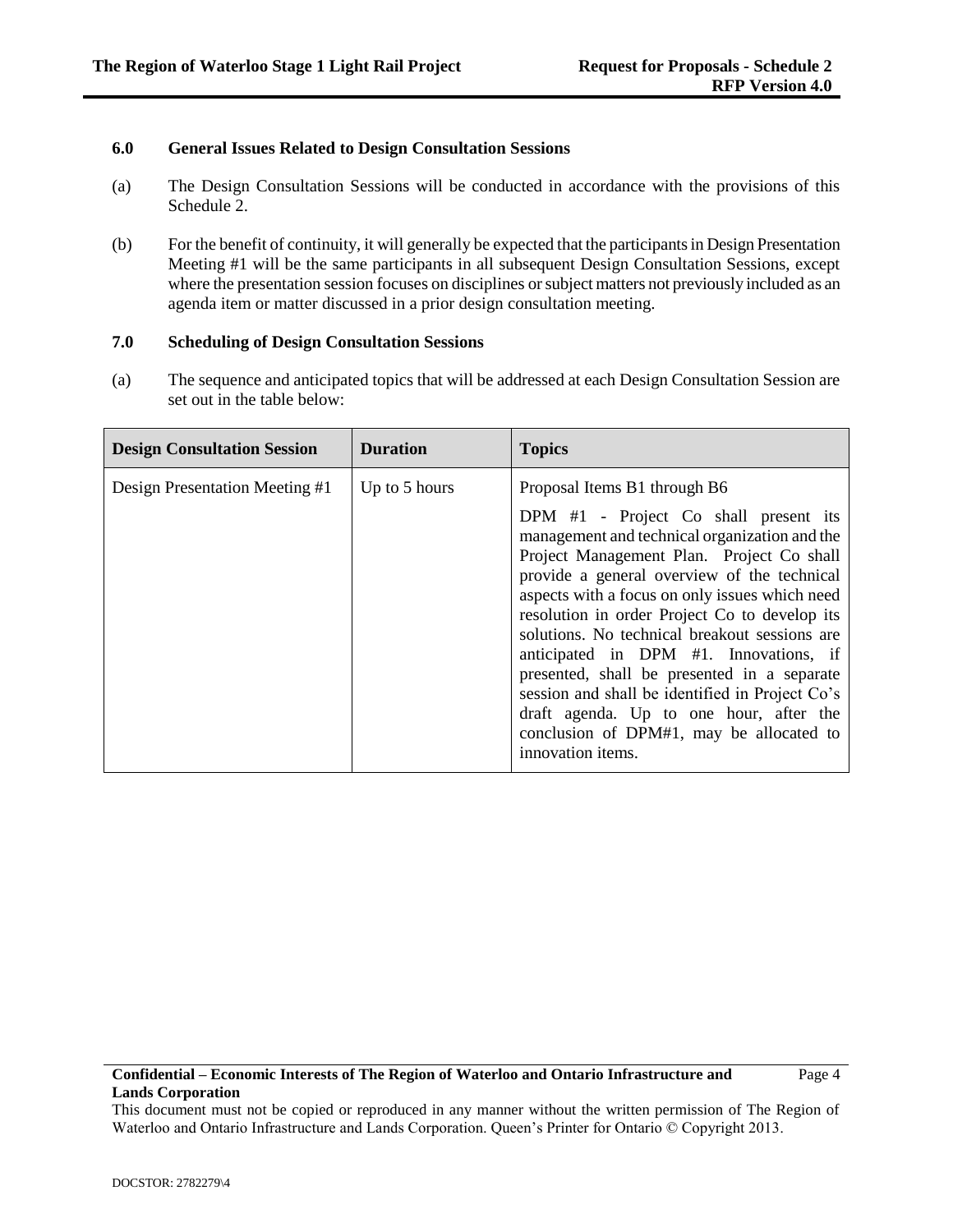| <b>Design Consultation Session</b> | <b>Duration</b> | <b>Topics</b>                                                                                                                                                                                                                                                                                                                                                                                                                                                                                                                                                                                                                                                                                                                                                                                                                                                            |
|------------------------------------|-----------------|--------------------------------------------------------------------------------------------------------------------------------------------------------------------------------------------------------------------------------------------------------------------------------------------------------------------------------------------------------------------------------------------------------------------------------------------------------------------------------------------------------------------------------------------------------------------------------------------------------------------------------------------------------------------------------------------------------------------------------------------------------------------------------------------------------------------------------------------------------------------------|
| Design Presentation Meeting #2     | Up to 6 hours   | Proposal Items B1 through B6                                                                                                                                                                                                                                                                                                                                                                                                                                                                                                                                                                                                                                                                                                                                                                                                                                             |
|                                    |                 | DPM #2 - Project Co shall present its<br>approaches to the requirements for the Project<br>Management Plan. Project Co shall focus on<br>presenting their approach to the Construction<br>and Project Schedule issues. Project Co shall<br>provide more information on its technical<br>approaches with a focus on solutions. After the<br>session B1-Project Management, Project Co<br>may request two technical breakout sessions<br>One session for B2-Civil and B4-Construction<br>items and the other session for B3-Systems, B5-<br>Maintenance and B6-Operation. Innovations, if<br>presented, shall be presented in a separate<br>session and shall be identified in Project Co's<br>draft agenda. Up to one hour, after the<br>conclusion of DPM#2, may be allocated to<br>innovation items.                                                                    |
| Design Presentation Meeting #3     | Up to 8 hours   | Proposal Items B1 through B6                                                                                                                                                                                                                                                                                                                                                                                                                                                                                                                                                                                                                                                                                                                                                                                                                                             |
|                                    |                 | DPM #3 - Project Co shall present its detailed<br>approaches to the requirements for the Project<br>Management Plan. Project Co shall focus on<br>presenting their detailed approach to the<br>Construction and Project Schedule issues.<br>Project Co shall provide definitive information<br>on its technical approaches with a focus on<br>specific solutions. After the session B1-Project<br>Management, Project Co may request up to<br>three technical breakout sessions One session<br>for B4-Construction items, the second session<br>for B2-Civil and B3-Systems, and the third<br>session for B5-Maintenance and B6-Operation.<br>Innovations, if presented, shall be presented in a<br>separate session and shall be identified in<br>Project Co's draft agenda. Up to one hour, after<br>the conclusion of DPM#3, may be allocated to<br>innovation items. |

# **Confidential – Economic Interests of The Region of Waterloo and Ontario Infrastructure and Lands Corporation**

This document must not be copied or reproduced in any manner without the written permission of The Region of Waterloo and Ontario Infrastructure and Lands Corporation. Queen's Printer for Ontario © Copyright 2013.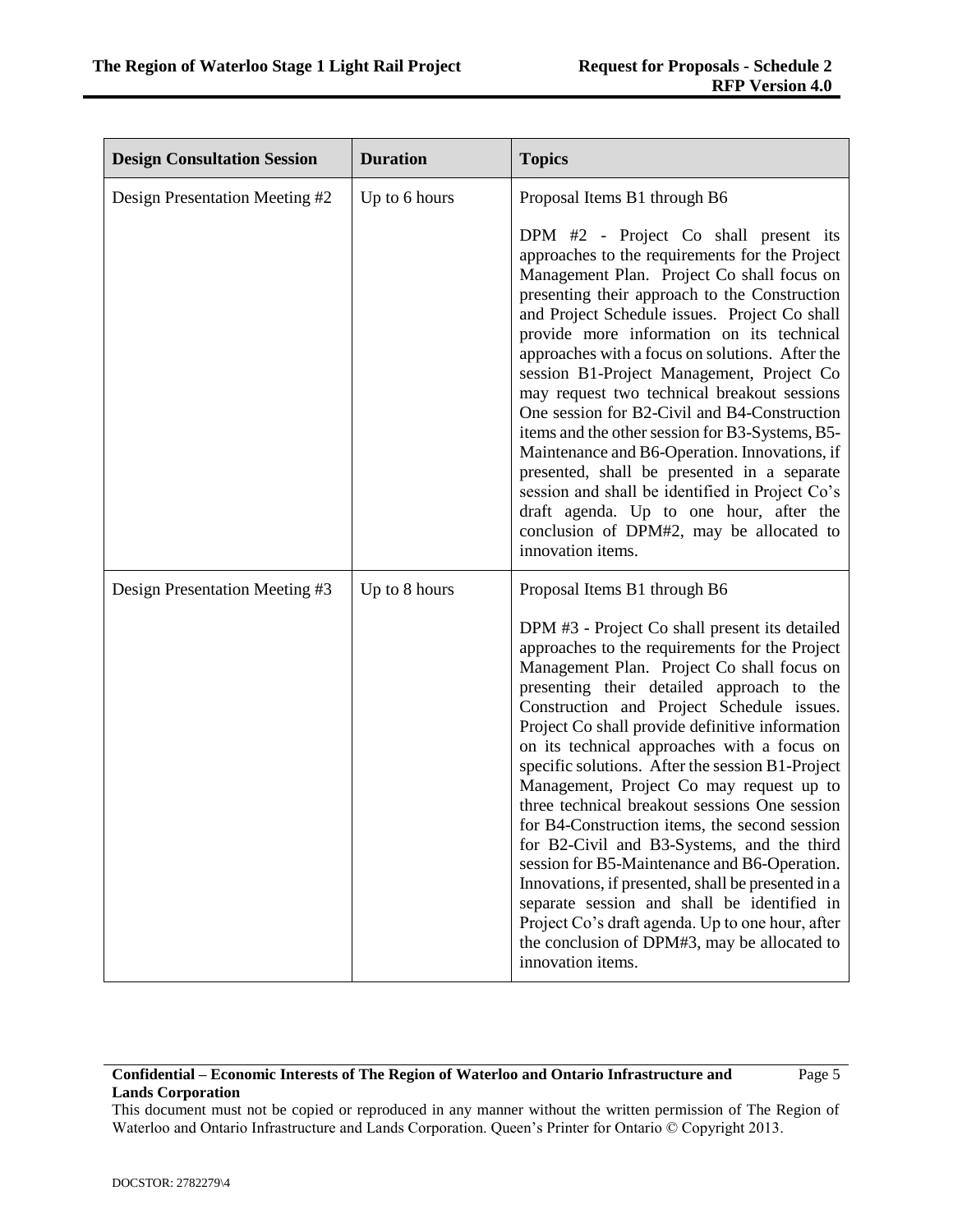| <b>Design Consultation Session</b> | <b>Duration</b> | <b>Topics</b> |
|------------------------------------|-----------------|---------------|
| Design Feedback Meeting            | Up to 2 hours   | As Required   |

- (b) The Design Consultation Team will assign Design Consultation Session dates to the Proponent as set out in the Timetable. The identification of venue(s) for all Design Consultation Sessions will be confirmed with the Proponent at a later date. The Proponent should note that the venue(s) for all Design Consultation Sessions will be located in the Region of Waterloo.
- (c) If the Proponent requests additional meetings, or if the Design Consultation Team considers it desirable or necessary to schedule additional meetings, the Design Consultation Team may, in its discretion, schedule any such additional meetings.
- (d) The Proponent may, in its discretion, decline to attend any Design Consultation Session by notice in writing to the Contact Person delivered to the Contact Person at least five (5) Business Days prior to the scheduled date for the meeting. However, Proponents are strongly encouraged to attend and, in accordance with RFP Section 3.4.2(2), a Proponent's failure to attend is at the Proponent's sole risk and responsibility.

### **8.0 Attendance by the Design Consultation Team**

- (a) The Design Consultation Team will, in its discretion, determine which members of the Design Consultation Team will be present at any Design Consultation Session with the Proponent.
- (b) The Region has engaged a Fairness Monitor with responsibility, as an independent observer, to review the development and implementation of the procurement process related to the Project from a fairness perspective. This includes, but is not limited to, participating in any or all aspects of the Design Consultation Process. The Fairness Monitor will report only to the Design Consultation Team and will provide, on an ongoing basis, an objective opinion as to the fairness of the procurement process related to the Project.

#### **9.0 Design Presentation Meetings and Agenda**

(a) Proponents will make presentations during Design Presentation Meetings addressing all of the submittal requirements. It is intended that most of the presentation will be by PowerPoint and Proponents will submit hard copies of the PowerPoint materials at the end of their presentations. If Exhibit A calls for a General Demonstration (GD) or the Specific Demonstration (SD), hard copies shall be available as part of the DPM.

This document must not be copied or reproduced in any manner without the written permission of The Region of Waterloo and Ontario Infrastructure and Lands Corporation. Queen's Printer for Ontario © Copyright 2013.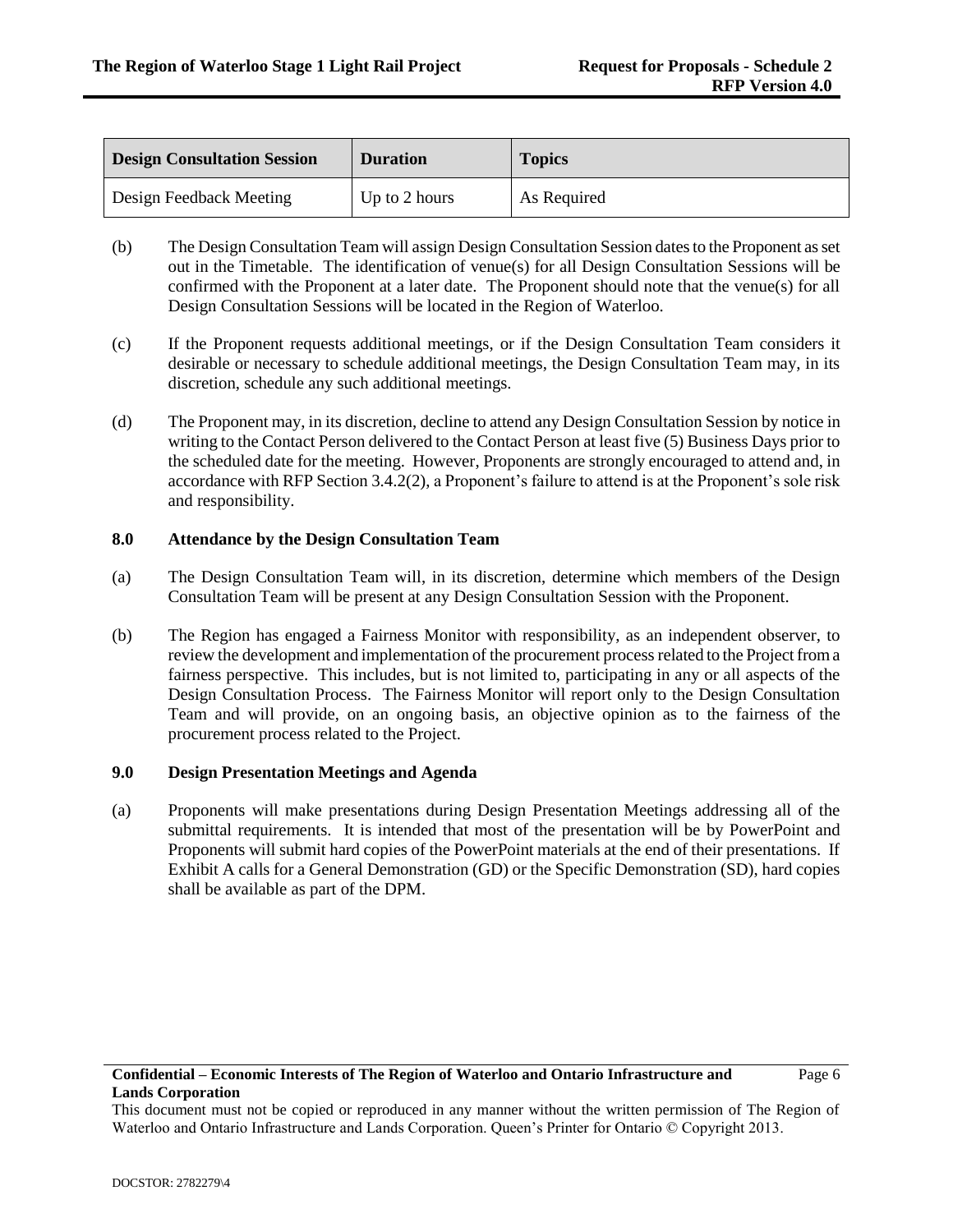### **10.0 Design Presentation Meeting #1**

- (a) The agenda for Design Presentation Meeting #1 will be based on Exhibit A and the times frames provided by Project Co for each main topic – B1 through B6.
- (b) Submittals for Design Presentation #1:
	- (i) Five hard copies of the PowerPoint responding to the specific items in Exhibit A for DPM#1.

### **11.0 Feedback for Design Presentation Meeting #1**

(a) The Proponent may receive feedback regarding Design Presentation Meeting #1 in accordance with the dates set out in the Timetable. Written feedback provided for Design Presentation Meeting #1 will comment on whether the Design Consultation Team has identified elements of the presentation that may potentially form a non-compliant bid for each of the Plans and construction schedule presented.

### **12.0 Design Presentation Meeting #2**

- (a) The agenda for Design Presentation Meeting #2 will be based on Exhibit A and the times frames provided by Project Co for each main topic – B1 through B6.
- (b) Submittals for Design Presentation #2
	- (i) Five hard copies of the PowerPoint responding to the specific items in Exhibit A for DPM#2 and one hard copy of any General Demonstration (GD) or the Specific Demonstration (SD) used during DPM#2 unless otherwise noted in Exhibit A.

#### **13.0 Feedback for Design Presentation Meeting #2**

(a) The Proponent may receive written feedback regarding Design Presentation Meeting #2. Written feedback provided for Design Presentation Meeting #2 will comment on whether the Design Consultation Team has identified elements of the proponent presentation that may potentially form a non-compliant bid for each of the B1 through B6 categories presented.

#### **14.0 Design Presentation Meeting #3**

(a) The agenda for Design Presentation Meeting #3 will be based on Exhibit A and the times frames provided by Project Co for each main topic – B1 through B6.

This document must not be copied or reproduced in any manner without the written permission of The Region of Waterloo and Ontario Infrastructure and Lands Corporation. Queen's Printer for Ontario © Copyright 2013.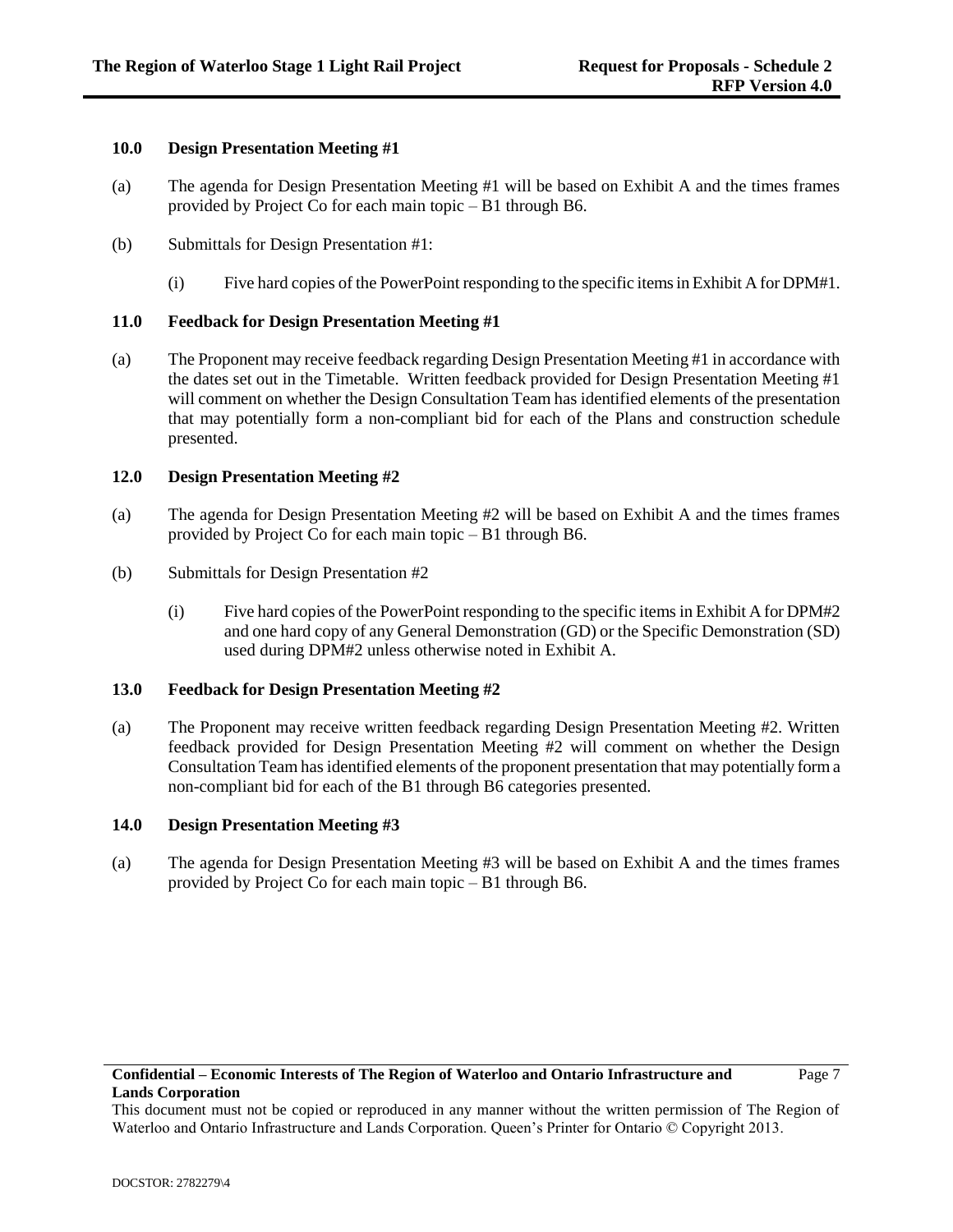- (b) Submittals for Design Presentation Meeting #3:
	- (i) Five hard copies of the PowerPoint responding to the specific items in Exhibit A for DPM#3 and one copy of any General Demonstration (GD) or the Specific Demonstration (SD) used during DPM#3 unless otherwise noted in Exhibit A.

#### **15.0 Feedback for Design Presentation Meeting #3**

(a) The Proponent may receive written feedback regarding Design Presentation Meeting #3. Written feedback provided for Meeting #3 will comment on whether the Design Consultation Team has identified elements of the Proponent's presentation that may potentially form a non-compliant bid.

## **16.0 Design Feedback Meeting**

- (a) The agenda for the Design Feedback Meeting will be based on the Proponent's requested items, as approved by the Design Consultation Team:
	- (i) Key revisions to design submissions based on written or verbal feedback from past Design Presentation Meetings;
	- (ii) Outstanding design items not addressed in previous design consultation sessions; and
	- (iii) Overall design submission development.
- (b) If the Design Consultation Team considers it unnecessary to schedule Design Feedback Presentation Meeting, the Design Consultation Team may, in its discretion, cancel such meeting by notice in writing to the Proponent at least seven (7) Business Days prior to the scheduled date for the meeting.

# **17.0 Ad Hoc Meeting**

- (a) One ad hoc meeting (an "**Ad Hoc Meeting**") may be requested by either the Design Consultation Team or the Proponent prior to the Submission Deadline during the period identified in Section 3.1(1) (Timetable) of Schedule 1 of this RFP.
- (b) The requesting party must submit the proposed agenda for the Ad Hoc Meeting at least 72 hours prior to the Ad Hoc Meeting.
- (c) The Ad Hoc Meeting may be held at any time prior to the Submission Deadline.

### **18.0 Topic Meetings**

(a) The Topic Meetings are intended to enable the Design Consultation Team to share common information on specific topics related to the Project with all Proponents in a plenary meeting(s) format (the "**Topic Meetings**"). Unless so designated by the Design Consultation Team, attendance

This document must not be copied or reproduced in any manner without the written permission of The Region of Waterloo and Ontario Infrastructure and Lands Corporation. Queen's Printer for Ontario © Copyright 2013.